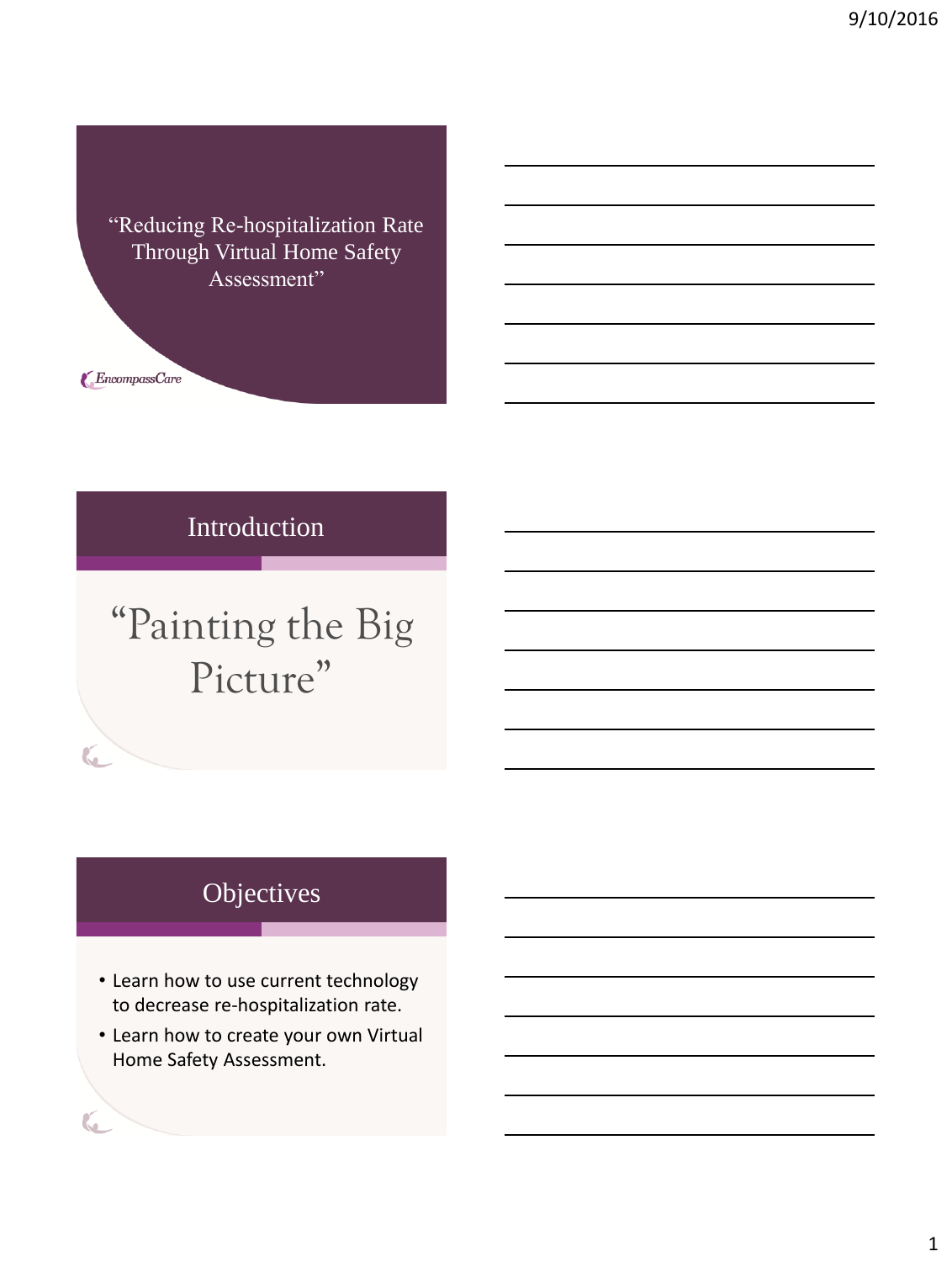#### VHSA

- What exactly is a Virtual Home Safety Assessment?
- When is it appropriate for a VHSA to be used?
- Why do we use a VHSA?

C

 $\mathbf C$ 

 $\epsilon$ 

#### What is VHSA?

The Virtual Home Safety Assessment is a new innovative way to complete Home Assessments when all other options have been exhausted. It enables our therapists to use our current technology to meet the needs of our residents and our customers.

#### When Do We Use the VHSA

- Prehab Programs
- Transportation Issues
	- Distance
	- Location
- Inability to Participate in Home Visit
	- Managed Care Insurance
		- Length of Stay
		- Patient/Family Refusal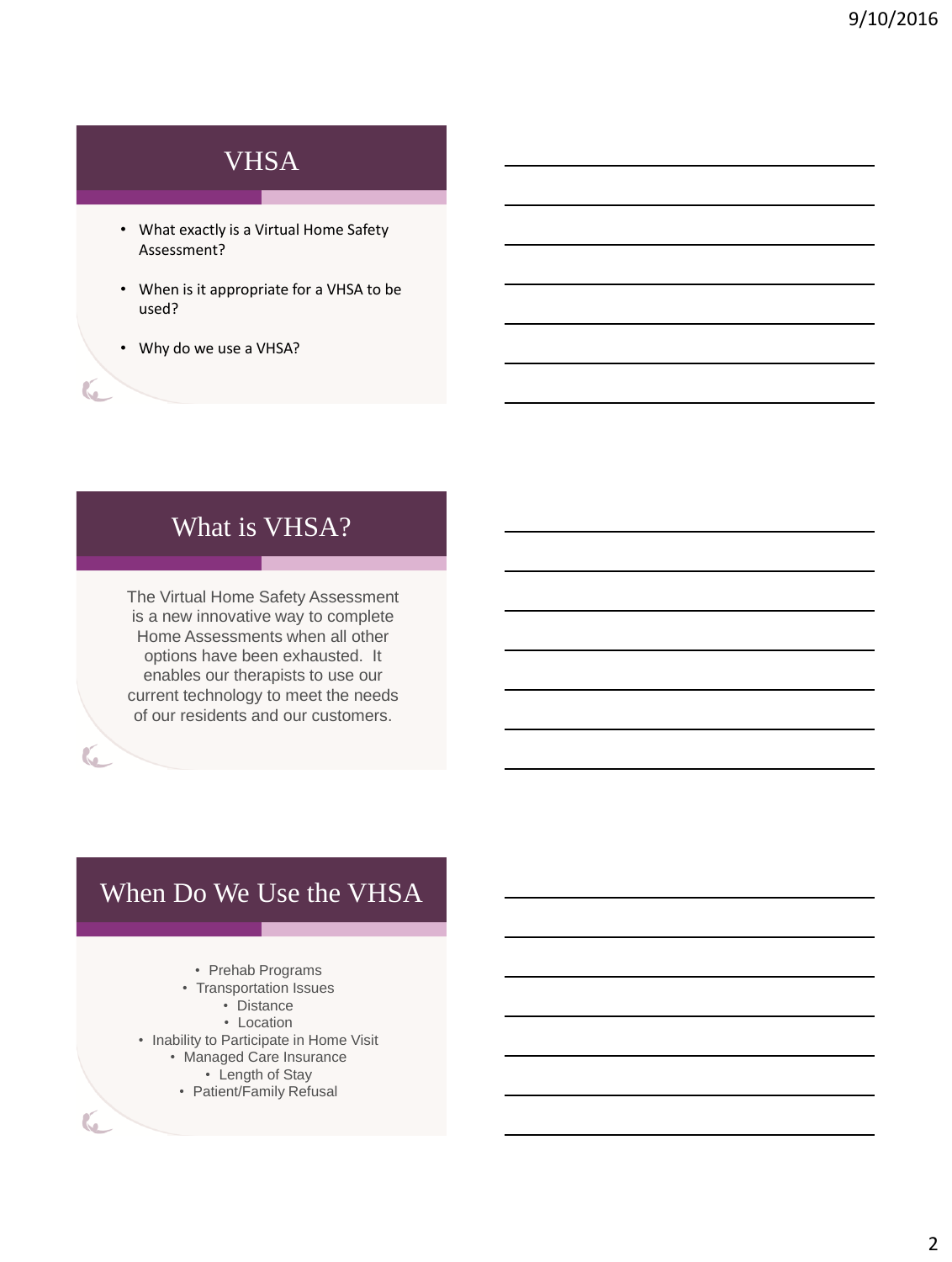#### Why Do We Complete VHSA?

- Increase the safety of the resident when returning home. • Increase success rate of resident upon return home. • Increase length of stay in facility.
	- Decreasing Re-hospitalization Rate for the facility.
- To enable therapist to write functional goals for returning home upon admission and during POC.
	- Address needs of resident immediately.
- Increase time to identify and obtain adaptive equipment and make home adaptions.
	- Have equipment and training of equipment prior to discharge.
		- Offer services to all residents regardless of situation.

#### Creation of Virtual Home Safety Assessment



 $\mathbf C$ 

 $\overline{\mathbf{C}}$ 

#### Steps to a Successful Product

- Legal
- Software Due Diligence
	- Device Trialing
		- Billing
- Development of Policy & Procedures
	- Program Implementation
	- Family & Caregiver Education
		- Patient/Family Refusal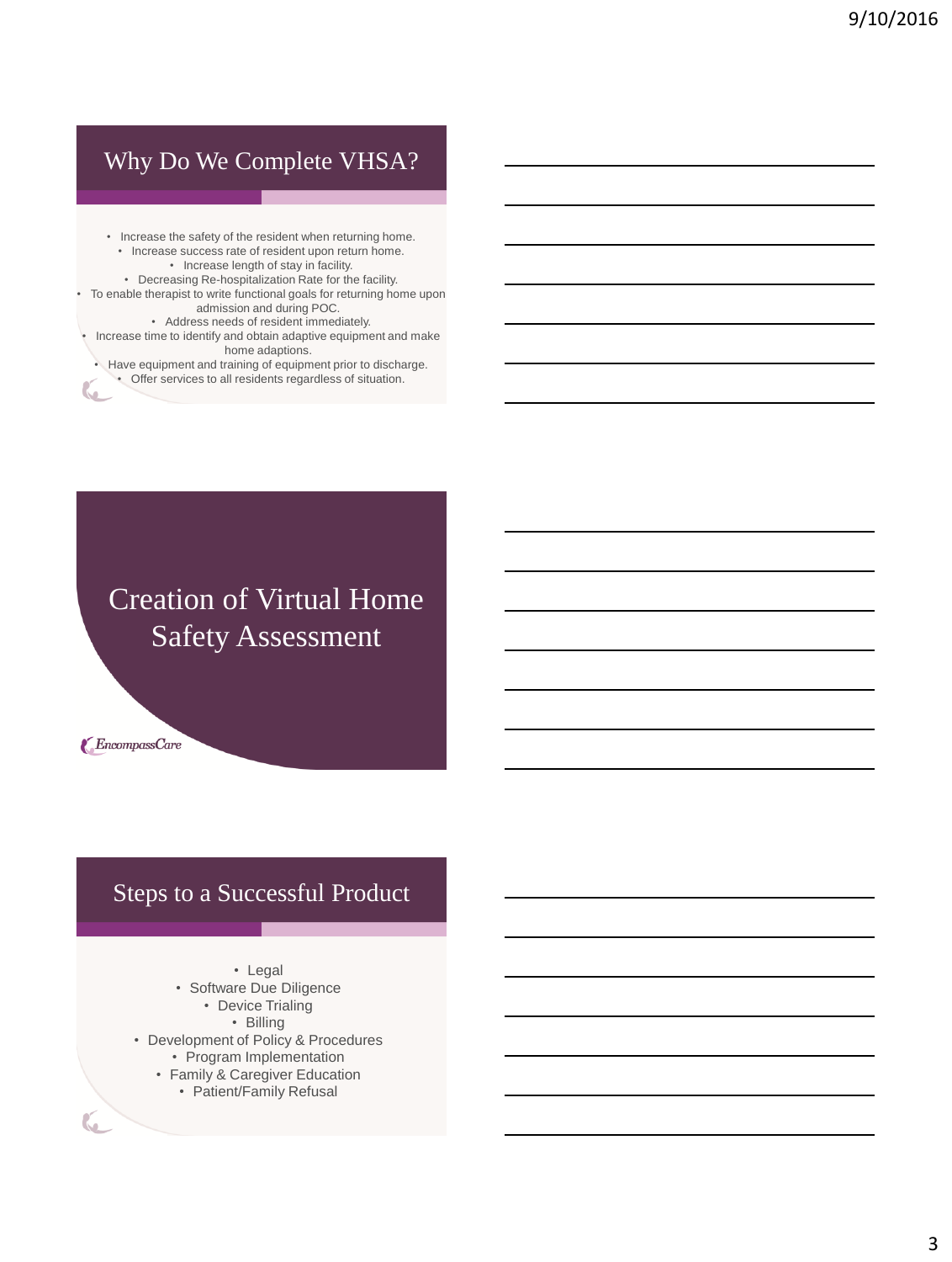# Legal • HIPAA • Forms • Apps • Billing

## Legal HIPAA Compliant –Forms –Training –Location

 $\mathbf C$ 

 $\epsilon$ 

 $\epsilon$ 

# **Legal**

–Resident Information

#### Forms

- Release Forms
- Assessments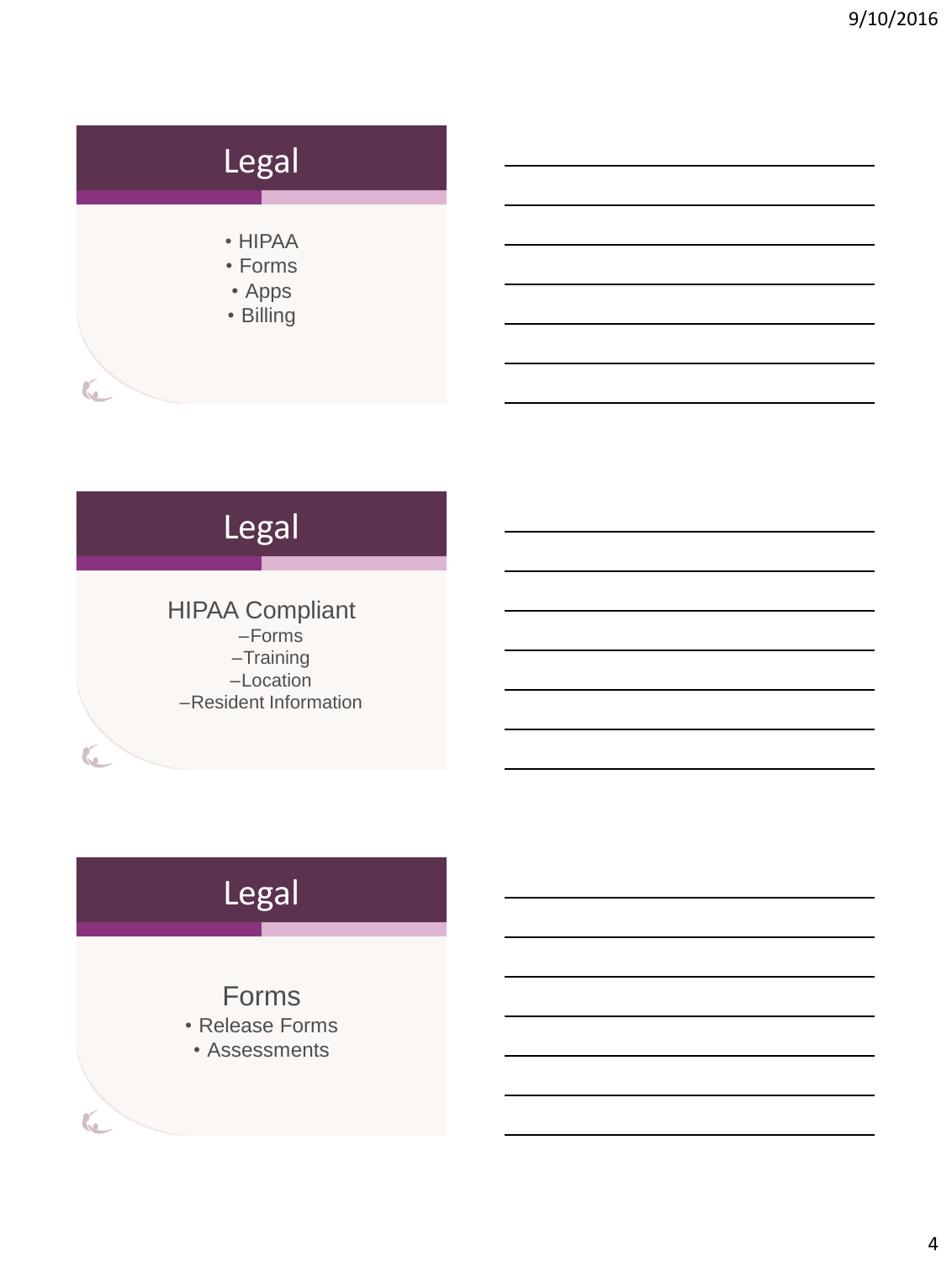# Legal

#### Software/Apps

• Meet requirements of HIPAA • Meet requirements of customer and customer's legal counsel

C

 $\mathbf C$ 

 $\epsilon$ 

## Legal

#### Billing

• What billing process works for you • What is the most beneficial way to bill

### Software Due Diligence

•HIPAA Certified •Cost/Expense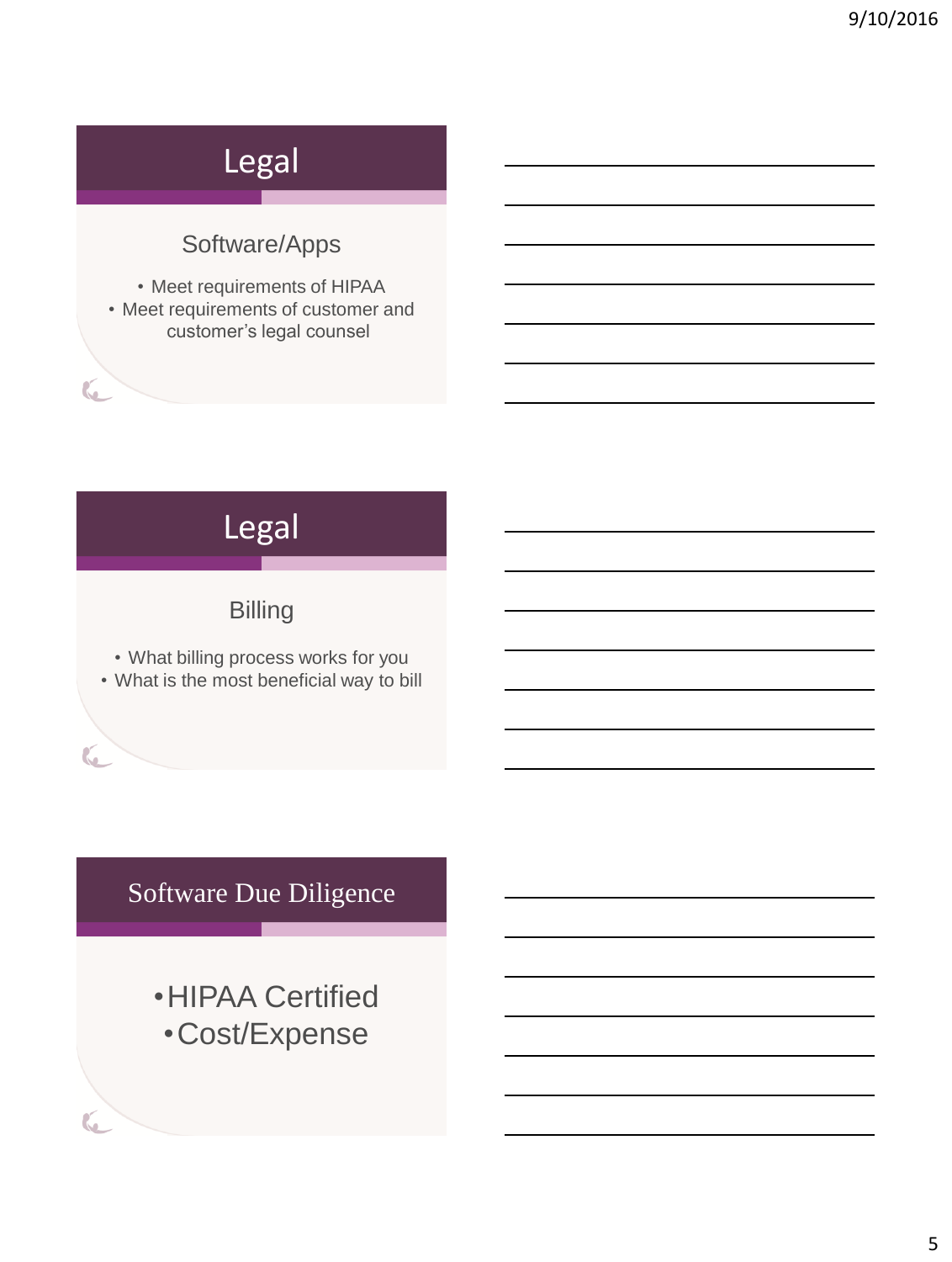#### Device Trialing

- Tablets
- Laptops
- Smart Phones
- Requirements of Application

 $\mathbf C$ 

 $\epsilon$ 

 $\mathbf C$ 

### Billing

• **Insurance** –Skilled Intervention Provided –Possible Issues • **Facility** –Billable Optional Services –Non-productive Time

#### Development of Policy & Procedures

- Tailor to your company
- State reasoning for VHSA • Start to Finish Process
	- –Prior to completion
	- –At time of VHSA
	- –Documentation
		- –Completion